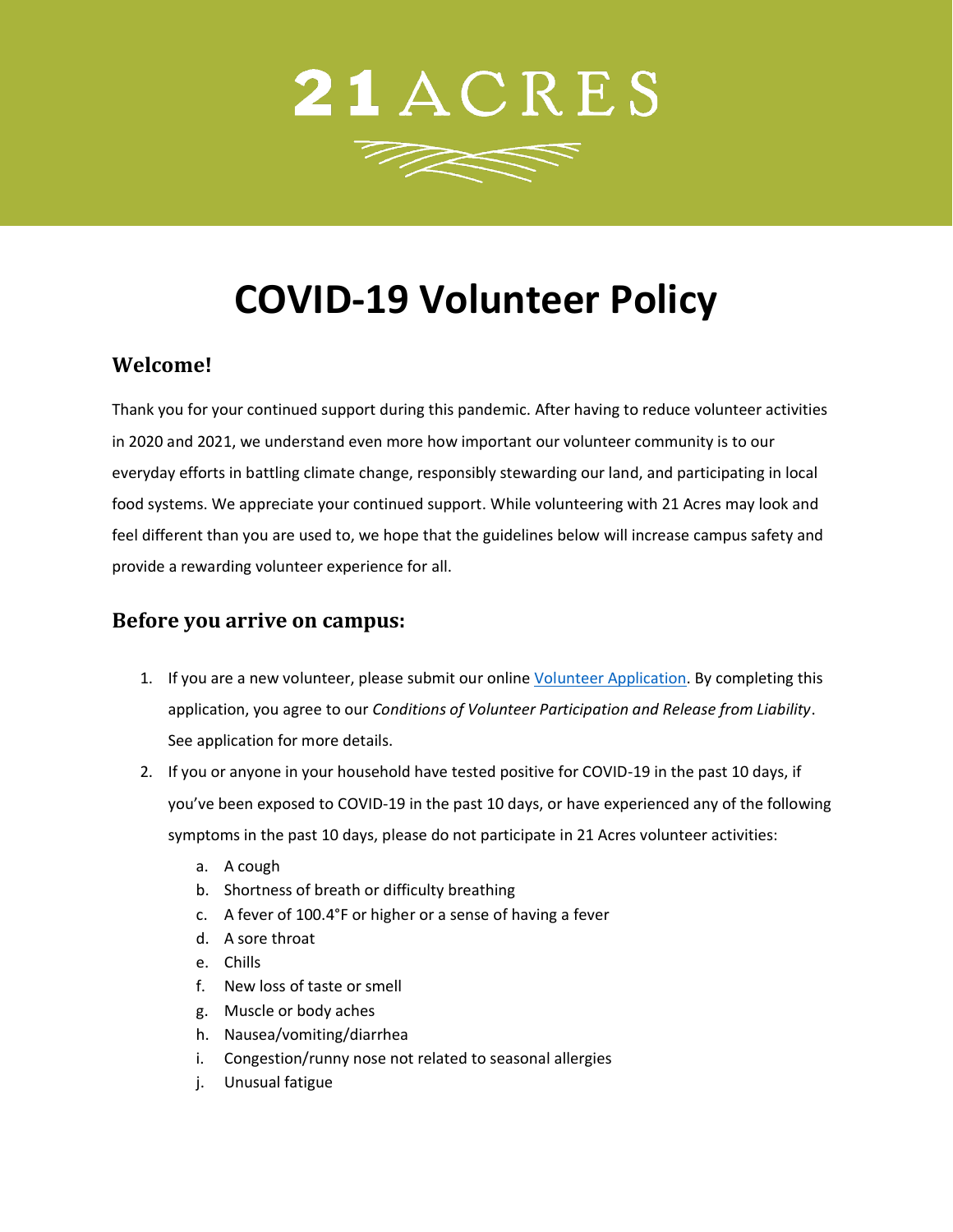If you are feeling ill, please respect the safety of yourself and others by not coming to campus. Send an email to [volunteer@21acres.org](mailto:volunteer@21acres.org) or call (425) 481-1500 if you are unable to volunteer for your scheduled shift. For more information about COVID-19, visit the CDC website: [Coronavirus Self-Checker.](https://www.cdc.gov/coronavirus/2019-ncov/symptoms-testing/coronavirus-self-checker.html?s_cid=ccbot_004#cdc-chat-bot-open)

#### **While on Campus:**

- 1. Our campus and education center are currently open Tues Fri, 9am-4pm and Sat, 10am-4pm.
- 2. Volunteers are welcome in the building to use the bathrooms and shop the Farm Market [\(when](https://21acres.org/farm-market/)  [open\)](https://21acres.org/farm-market/). If your volunteer role doesn't require you to be in the building, we ask that you limit your time inside for the safety of everyone.
- 3. Volunteers must wear a face mask while indoors. This includes checking yourself in and out for your volunteer shift, meeting with staff, and when entering the building to use the bathroom or shop in the Farm Market.
- 4. Masks are not required when you are volunteering outdoors and are able to maintain 6 feet between yourself and others. We encourage volunteers and staff who feel safer wearing a mask to do so. If you don't have a mask and would like one, let a staff member know. We have a limited supply of disposable masks available to give out.
- 5. Please bring water and any snacks you may want for yourself. If needed, we do have some free snacks for volunteers that are located in the storage cubbies near the bathrooms. Please help yourself and let a staff member know if you need help.
- 6. If you use 21 Acres work gloves during your volunteer shift, please return gloves to the volunteer shed. A staff member will direct you. Place your used gloves in the dirty glove bucket to be washed.

#### **After your volunteer shift:**

Check your email for a link to our volunteer feedback survey. Please use this survey to give us feedback on your experience, including your thoughts on how we are addressing volunteer safety during COVID-19. We appreciate hearing from you! You can also send feedback to the email address below.